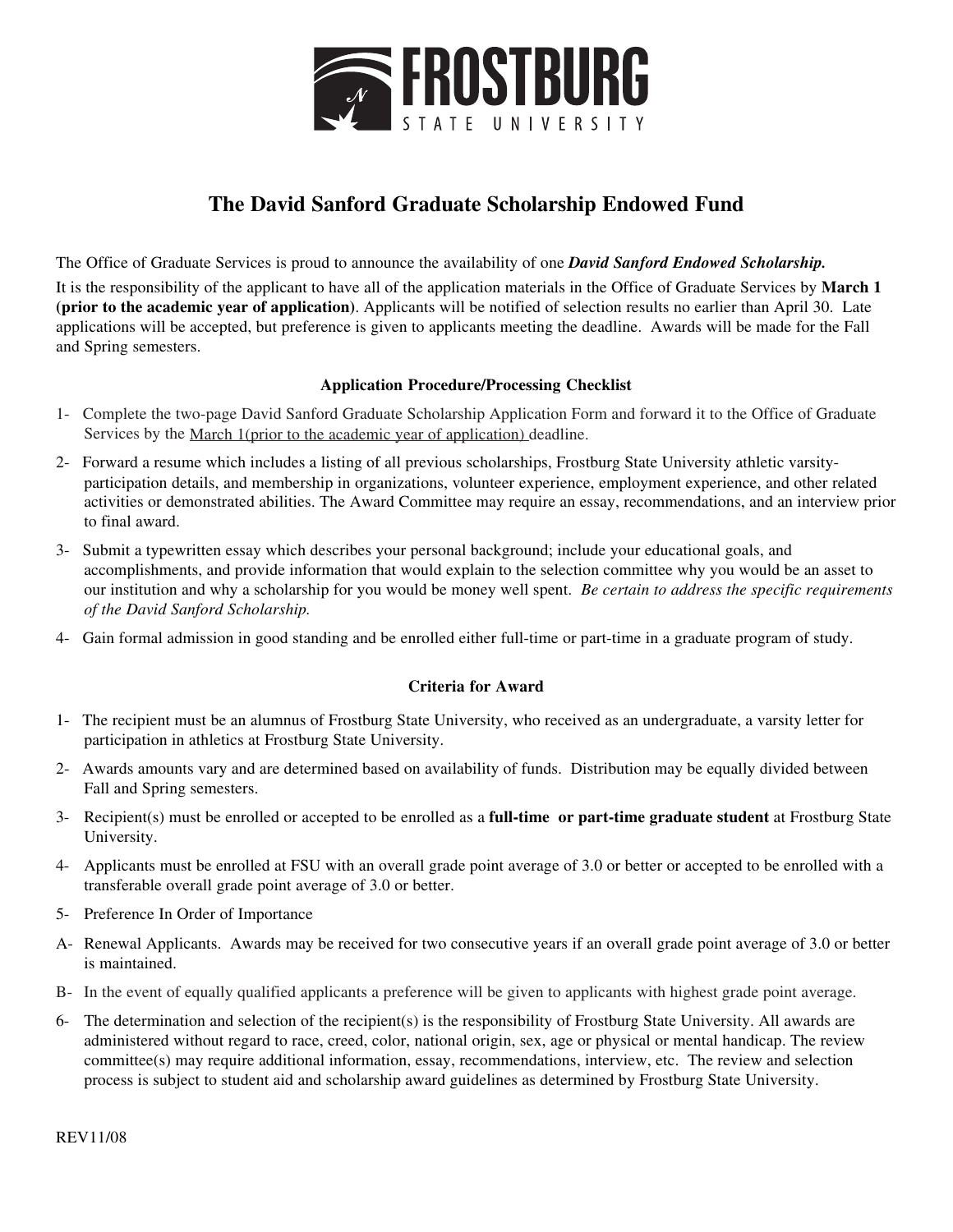### **FROSTBURG STATE U NIVERSIT Y**

Office of Graduate Services Frostburg State University Frostburg, Maryland 21532-2303 301.687.7053 FAX .301.687.4597 www.frostburg.edu

# DAVID SANFORD GRADUATE SCHOLARSHIP APPLICATION FORM

| PERSONAL                                                                                                                                                                                           |                                              |             | $E$ -MAIL                                             |                                        |                  |                               |       |  |
|----------------------------------------------------------------------------------------------------------------------------------------------------------------------------------------------------|----------------------------------------------|-------------|-------------------------------------------------------|----------------------------------------|------------------|-------------------------------|-------|--|
| Last Name                                                                                                                                                                                          | <b>First Name</b>                            |             | <b>Middle Name</b>                                    |                                        |                  | <b>Social Security Number</b> |       |  |
|                                                                                                                                                                                                    |                                              |             |                                                       |                                        |                  |                               |       |  |
| Permanent Home Address                                                                                                                                                                             |                                              |             | City                                                  |                                        | <b>State</b>     |                               | Zip   |  |
| County                                                                                                                                                                                             | Length of Residency                          |             | Phone                                                 |                                        | <b>Birthdate</b> |                               |       |  |
|                                                                                                                                                                                                    | Months:<br>Years:                            |             | $($ )                                                 |                                        | Month:           | Day:                          | Year: |  |
| $\Box$<br>U.S.<br>Citizenship:                                                                                                                                                                     | Other Country                                |             | Gender: (optional)                                    |                                        |                  |                               |       |  |
| Visa Type ______________________ Expiration Date _______________________________                                                                                                                   |                                              | $\Box$ Male | $\Box$ Female                                         |                                        |                  |                               |       |  |
| List Undergraduate Final G.P.A.: _________<br>List Current G.P.A.: ___________                                                                                                                     |                                              |             |                                                       |                                        |                  |                               |       |  |
| Classification: Graduate Student                                                                                                                                                                   | I am applying for: (check one)               |             |                                                       | Academic Year ________                 |                  |                               |       |  |
| $\Box$ Part-Time                                                                                                                                                                                   |                                              |             |                                                       |                                        |                  |                               |       |  |
| $\Box$ Full-Time                                                                                                                                                                                   |                                              |             |                                                       |                                        |                  |                               |       |  |
|                                                                                                                                                                                                    |                                              |             |                                                       |                                        |                  |                               |       |  |
| My Degree Program of Study                                                                                                                                                                         | (check one)                                  |             |                                                       |                                        |                  |                               |       |  |
| M.S. in Applied Ecology & Conservation Biology<br>❏                                                                                                                                                |                                              |             | Master of Business Administration<br>⊔                |                                        |                  |                               |       |  |
| M.S. in Wildlife/Fisheries Biology<br>❏                                                                                                                                                            |                                              |             | MBA/MS Nursing (UMAB)<br>□                            |                                        |                  |                               |       |  |
| M.S. in Counseling Psychology<br>❏                                                                                                                                                                 |                                              |             | Master of Business Administration/Accounting<br>□     |                                        |                  |                               |       |  |
| M.S. in Applied Computer Science<br>❏                                                                                                                                                              | Master of Arts in Teaching - Elementary<br>❏ |             |                                                       |                                        |                  |                               |       |  |
| M.S. in Parks and Recreational Resource<br>❏                                                                                                                                                       |                                              |             | □                                                     | Master of Arts in Teaching - Secondary |                  |                               |       |  |
| Management                                                                                                                                                                                         |                                              |             | Master of Education (list area of concentration)<br>□ |                                        |                  |                               |       |  |
|                                                                                                                                                                                                    |                                              |             |                                                       |                                        |                  |                               |       |  |
|                                                                                                                                                                                                    |                                              |             |                                                       |                                        |                  |                               |       |  |
| Have you lettered in a varisty sport while an undergraduate student at FSU? $\Box$ Yes $\Box$<br><b>No</b>                                                                                         |                                              |             |                                                       |                                        |                  |                               |       |  |
|                                                                                                                                                                                                    |                                              |             |                                                       |                                        |                  |                               |       |  |
|                                                                                                                                                                                                    |                                              |             |                                                       |                                        |                  |                               |       |  |
| EDUCATIONAL BACKGROUND                                                                                                                                                                             |                                              |             |                                                       |                                        |                  |                               |       |  |
| College History - Please list all the colleges/universities that you have attended. List the most recent first.<br>Name/Location<br>Dates of Attendance<br>Degree Earned<br><b>Graduation Date</b> |                                              |             |                                                       |                                        |                  |                               |       |  |
|                                                                                                                                                                                                    |                                              |             |                                                       |                                        |                  |                               |       |  |
|                                                                                                                                                                                                    |                                              |             |                                                       |                                        |                  |                               |       |  |
|                                                                                                                                                                                                    |                                              |             |                                                       |                                        |                  |                               |       |  |
|                                                                                                                                                                                                    |                                              |             |                                                       |                                        |                  |                               |       |  |
| High School History - Please list all the high schools that you have attended. List the most recent first.<br>Name/Location<br>Dates of Attendance<br>Degree Earned<br><b>Graduation Date</b>      |                                              |             |                                                       |                                        |                  |                               |       |  |
|                                                                                                                                                                                                    |                                              |             |                                                       |                                        |                  |                               |       |  |
|                                                                                                                                                                                                    |                                              |             |                                                       |                                        |                  |                               |       |  |
| FOR OFFICE USE ONLY:<br>Applicant's Cumulative GPA confirmed:<br>Fulltime Degree Seeking Status confirmed:                                                                                         |                                              |             |                                                       |                                        |                  |                               |       |  |